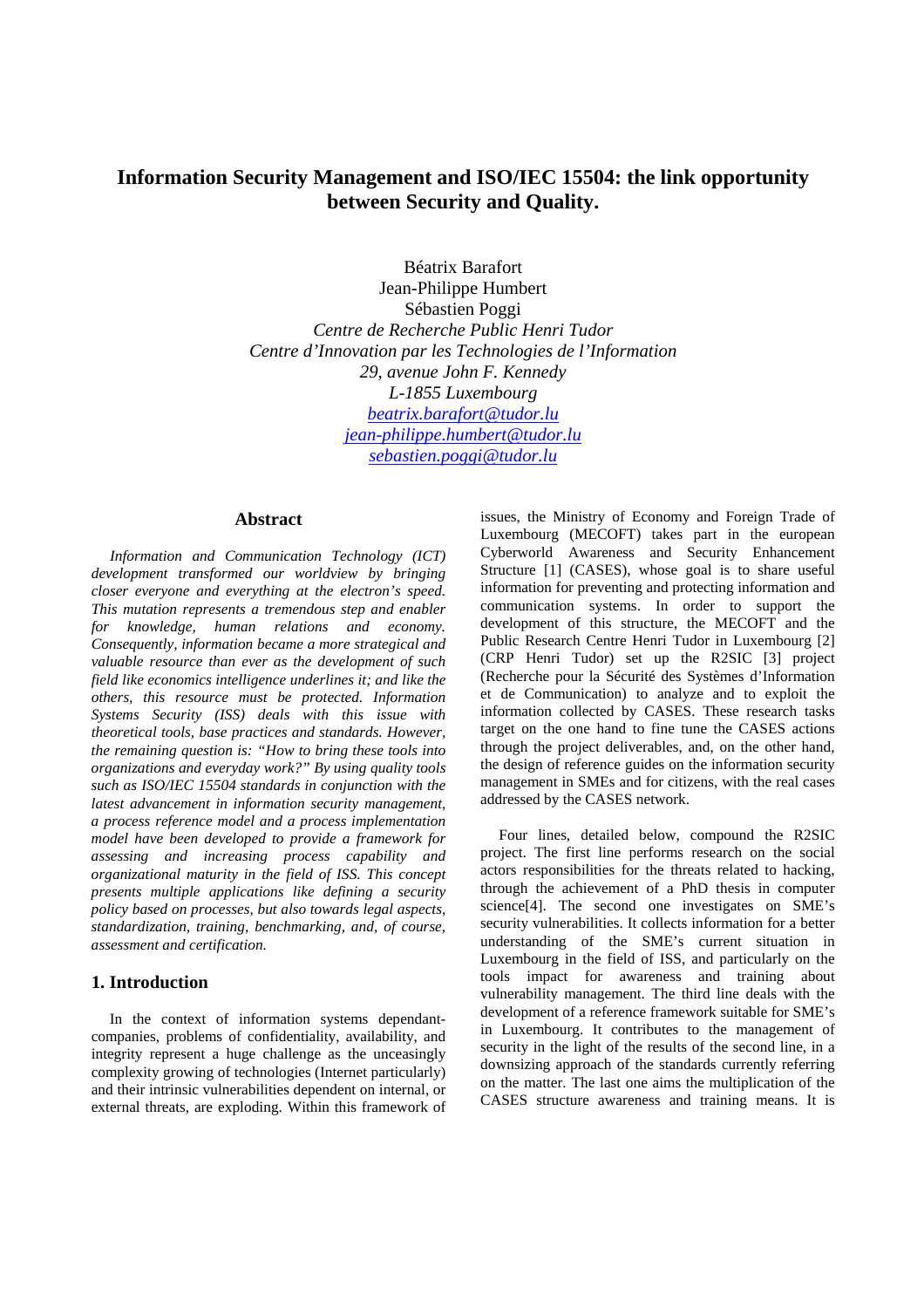based on an e-learning content development for citizens, in a "training for the trainers" view. It aims at optimizing the operational consequences of the two first lines.

Before this recent collaborative security research project, the cooperation between the MECOFT and the CRP Henri Tudor enabled to perform surveys for a national public key infrastructure scheme, a major contribution to the "National Information Security Network & System Plan", and a great participation in the development of CASES. In addition, the CRP Henri Tudor has developed a so-called information security innovation platform with partners and institutional stakeholders. This platform is a link between research projects, the CRP Henri Tudor strategy and the industry on that topic. Furthermore, in quality research domain, different thoughts and experiences with the ISO/IEC 15504 standard led the CRP Henri Tudor to the definition of several R&D projects in this scope [5][6], aiming at using multiple standards in a combined way. The standard for process assessment ISO/IEC 15504, resulting from the Software Process Improvement and Capability dEtermination (SPICE) major international initiative also plays an important role in this field.

The key idea behind the ISO/IEC 15504 [7][8][9][10] [11] model enables organizations to assess themselves against a range of best practices in order to improve their processes or to determine suppliers' capability for these assessed processes and select the supplier that demonstrates the best capability. The main topic that interests us is the use of ISO/IEC 15504 standard in the sole context of process assessment and process improvement since its last evolutions allow to cover all activity sectors and not only the software one. In partnership within the R2SIC project, the CRP Henri Tudor and the MECOFT joined their security and ISO/IEC 15504 approach and expertise in order to model processes according to ISO/IEC 15504 requirements for Process Reference Model (PRM) and Process Assessment Model (PAM).

## **2. Information Security overview**

### **2.1. Risks**

Concerned by important risks, the information society must protect, in relation, any information system containing important assets. In order to manage these information system risks, ISS brings theoretical, methodological and practical tools. One of them, the risk equation, can be explained simply by the following formula [12]:

 $R(Risk) = V (Vulnerability) * M (Menace) * I (Import)$ 

which implies important theoretical concepts. Therefore, risk is resumed in a combination of vulnerability, threat and impact. Vulnerability is a security lack which can potentially be exploited by a threat. It can be technological (lack of use of antivirus and anti-Trojans software) or organizational (lack of correct and up-to-date password management in the company) applied to the information system. Consequently, a threat consists in an exploit relying on a vulnerability that can be divided into two categories:

- Passive if it does not modify the system behavior, or if it is undetectable (i.e. Trojans, spying programs invisible to the victim),
- ♦ Active if there is modification of the information contents (i.e. "defacement", transformation of a web site's home page).

The impact represents a prejudicial consequence to the organization that was the victim of the vulnerability exploitation by the threat.

### **2.2. Is it important to conduct a risk analysis?**

Generally an organization conducts an "intellectual" and informal risk analysis meeting indeed business requirements. To lead a formal risk analysis, some products have been developed to facilitate this job for all kinds of organizations. A large choice is available; the difference relies on maturity and success for these methodologies. We can mention, for example, EBIOS [13] and OCTAVE [14].

When facing identified risks, the information security posture corresponds to the state of protection that results from the general and particular measures taken, formally or not, to ensure in particular the following security requirements: Confidentiality, Integrity and Availability (CIA).

- Confidentiality is the property that information is not made available or disclosed to unauthorized individuals, entities, or processes [15]
- Integrity is the property of safeguarding the accuracy and completeness [16]
- ♦ Availability is the property of being accessible and usable upon demand by an authorized entity [15]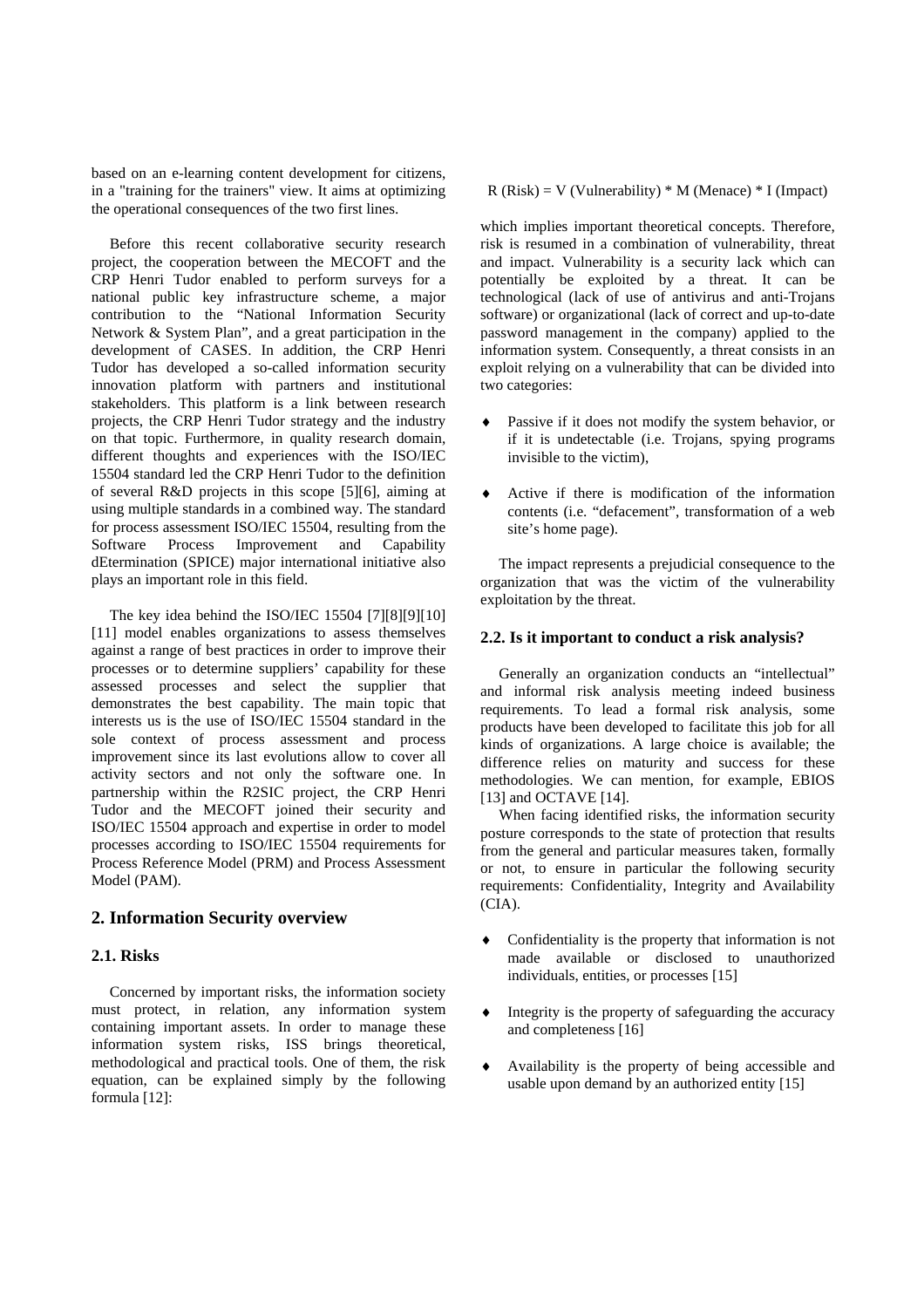To ensure quality of the security scheme implemented and applied in an organization, a document summarizes all these requirements, the "security policy". A security policy is an internal settlement that specifies how to manage, to protect critical assets, and to diffuse information. Many models exist to write a security policy but they do not address the target or the business concerned. Among these models an original concept has been also developed by the MECOFT, which proposes a security policy template for SMEs, specially downsized from the ISO 17799 standard [17], a collection of good practices to heighten the security level.

#### **2.3. Existing standards**

In ISS, a set of standards and methods are used to be the very reference for specialists. Among them, several kinds of documents can be identified [18] that are valuable resources for people dealing with ISS.

- ♦ Risk analysis-oriented EBIOS, OCTAVE, MEHARI, MARION
- ♦ Best practices oriented ISO 17799/BS7799-1, ITBPM, RFC 2196, ITIL
- ♦ Product oriented ISO 15408/Common Criteria, ITSEC
- ♦ Guidelines ISO 13335, NIST 800-30, PSSI, TDBSSI
- Process oriented ISO 21827/SSE-CMM, CobIT
- Several of the above CRAMM

A chain of actions is also implicitly defined in ISS to set up a security program. This "classic" chain of action is illustrated in Figure 1. From this point of view, security is a one shot approach.



**Figure 1. "Classic" chain of actions in an ISS project** 

The high-costing profile of ISS is another characteristic to consider in the aftermath because ISS requires a specific knowledge and high skilled individuals. Therefore, security products and services are very costly and require heavy investments for organizations. Chief Information Security Officers (CISO) with limited resources need metrics on efficiency about the implemented safeguards. Thanks to these metrics, they are able to make thoughtful decisions on how to optimize a security program. A Plan–Do-Check-Act [19] cycle is set up.

This PDCA approach mapped in ISS was actually promoted in the 2002 edition of the BS 7799-2 standard [20]. The BS7799-2 was released by the British Standard Institute to specify the requirements for implementing an Information Security Management System (ISMS), a concept that can be compared to the Quality Management System (QMS) introduced by the ISO 9001 [21] and the Environment Management System (EMS) proposed by the ISO 14001 [22]. ISS programs became continuously improving approaches. (Figure 2)

This point of view has been very recently approved by the ISO through the publication in October 2005 of the ISO 27001 standard [23], a transposition of the BS 7799- 2:2002 that represents *de facto* the latest advancement in ISS organizations.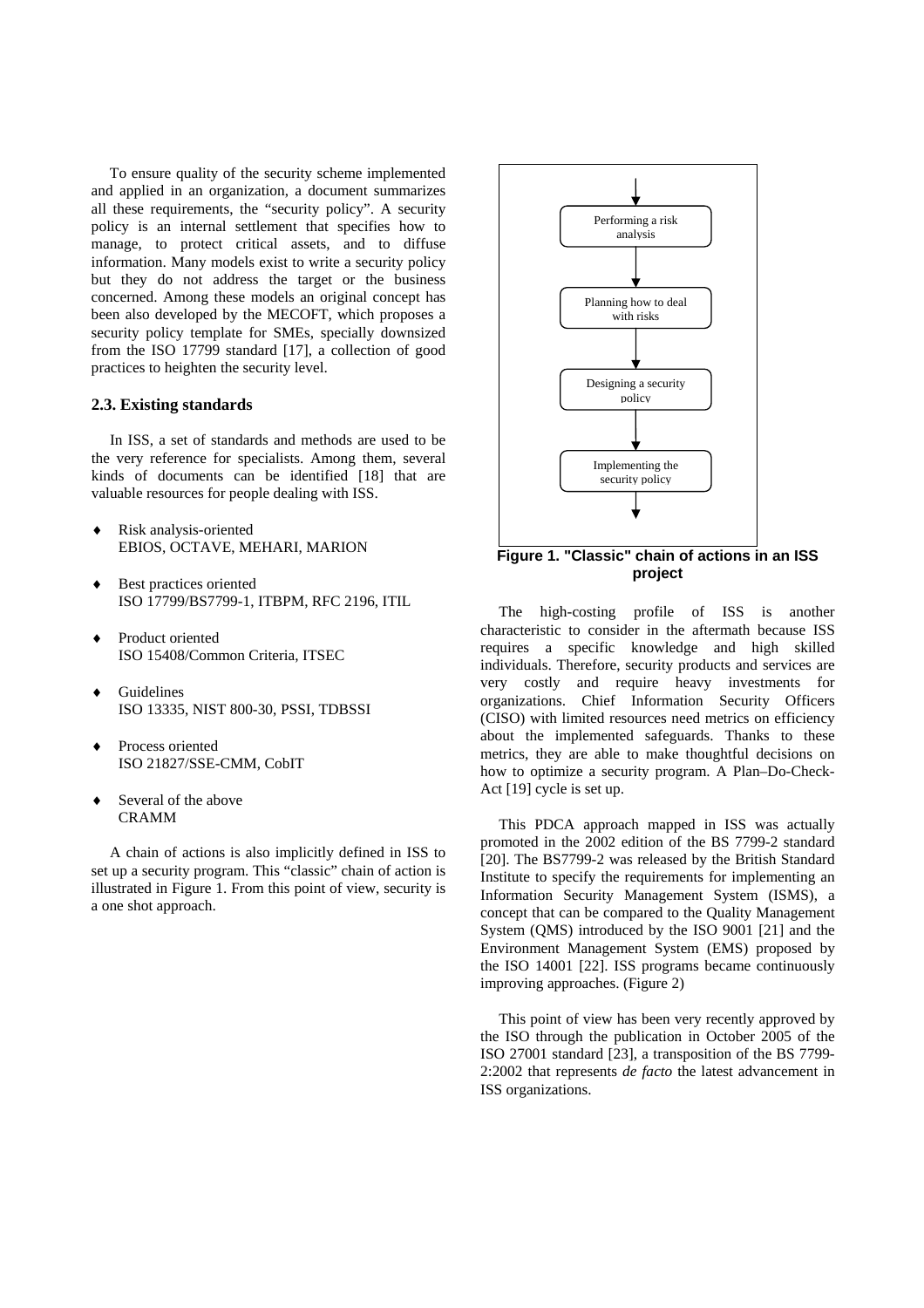

**Figure 2. The "PDCA" chain of actions** 

# **3. Bridging the gap between security and quality**

# **3.1. Using processes and ISO 15504 in the Information Security field**

The newly created ISO 27001 promotes the use of processes. However, it does not formally specify what a process is or how a process has to be assessed. Actually, the process definition given by the ISO 15504 is extremely applicable to this field and provides a suitable scope for using processes to implement an ISMS, thus an opportunity for CISOs to introduce quality criteria in security. This is achievable through the structural strength of the standard.

Depending on its size, business, competition and lots of other factors, each organization has its own needs in terms of security requirements. To create an efficient and well-sized management system for the organization, the CISO or other security-concerned people can select the most relevant processes into a Process Reference Model (PRM). With the help of a Process Assessment Model (PAM) based on this PRM and the ISO/IEC 15504 Mesaurement Framework, the organization owns then all tools to optimize its security activities.

The process-oriented view especially suits ISS due to its transversal scope, as many business activities rely on ICT. Moreover, as zero risk does not exist, CISOs have not an obligation of results, (product oriented view) but of means (process oriented view) towards legal aspects and top management.

### **3.2. About the design of an ISMS PRM and an ISMS Process Implementation Model (PIM)**

The main purpose of the ISMS PRM and PIM is to provide methodological tools for security-concerned people to assess and improve their security processes. To reach this goal, a complete set of major activities in this field has been identified, based both on a preliminary holistic study on security and quality standards (cf. 2.3. Existing standards) and empiric experiences on the current state of ISS management inside organizations, merging these bottom-up and top-down approaches. (Figure 3).



**Figure 3. Design of the PRM** 

As presented above, an ISMS is an interesting innovative view for security management. Consequently, ISO 27001 requirements for establishing an ISMS have been taken into account for the PRM design. By performing every process activities of the PRM and achieving its respective goals (ISO 15504 level 1) an organization meets ISO 27001 requirements, and moreover introduces quality concepts and tools into its management for further process-oriented improvements.

However, the following fact has to be underlined. Every organization does not need nor has the necessary resources (human, time or money) to build a complete ISMS. In this case they have to consider the criticality of ICT for their business. This is especially true for little structures like SME's. In the environmental field, where EMS is the parallel of the ISMS, successful EMS implementations have been reported in organizations with only five employees, but their businesses are directly depending on environment.

Entities with business that do not rely directly on ICT also need security but require more guidance to set up a suitable set of activities. A Process Implementation Model, leading towards organizational maturity is then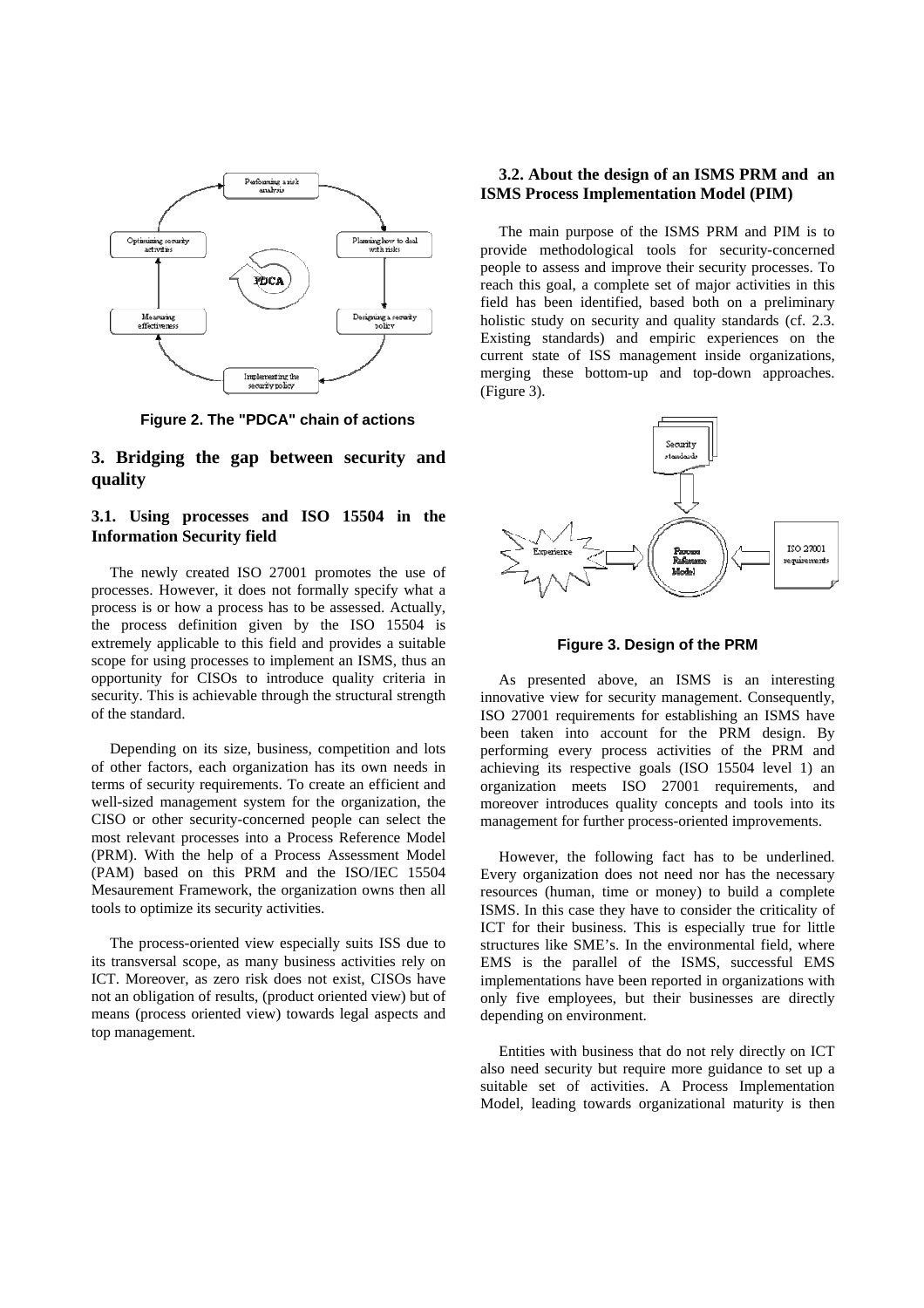more relevant than process capability; this is why a PIM has been defined to provide specific guidance to implement security processes. The PIM design has been inspired by the CMMI Staged approach [24].

# **3.3. Process presentation**

The ISMS Process Reference Model lists 17 major processes to fulfill ISO 27001 ISMS requirements. Among these processes, most of them contain a set of sub-processes to provide a more detailed guidance for security management and process-view novices. Below is the list of processes (Figure 4).

### **ISMSPRM**

Security coordination (SEC)

Management commitment (MAC)

Risk analysis (RIA)

Risk management (RIM)

Security plan (SEP)

Communication plan (COP)

Safeguards implementation (SIM)

Safeguards administration (SAD)

Business continuity plan (BCP)

Third-party consideration (TPC)

Scorecards (SCO)

Watch activities (WAT)

Incident management (IMA)

Reviewing (REV)

Legislation compliance (LEG)

Outlook (OUT)

ISMS improvement (IIM)

# **3.4. ISMS Process Implementation Model (ISMS PIM)**

As exposed earlier, a specific guidance is needed by some organizations to set up security activities and transform them into security-concerned structures (security view), whereas other organizations with firmly implemented security practices would like to increase the quality of their processes (quality view).Both kinds of concerns must be considered. For organizations interested

**Figure 4. PRM's list of processes**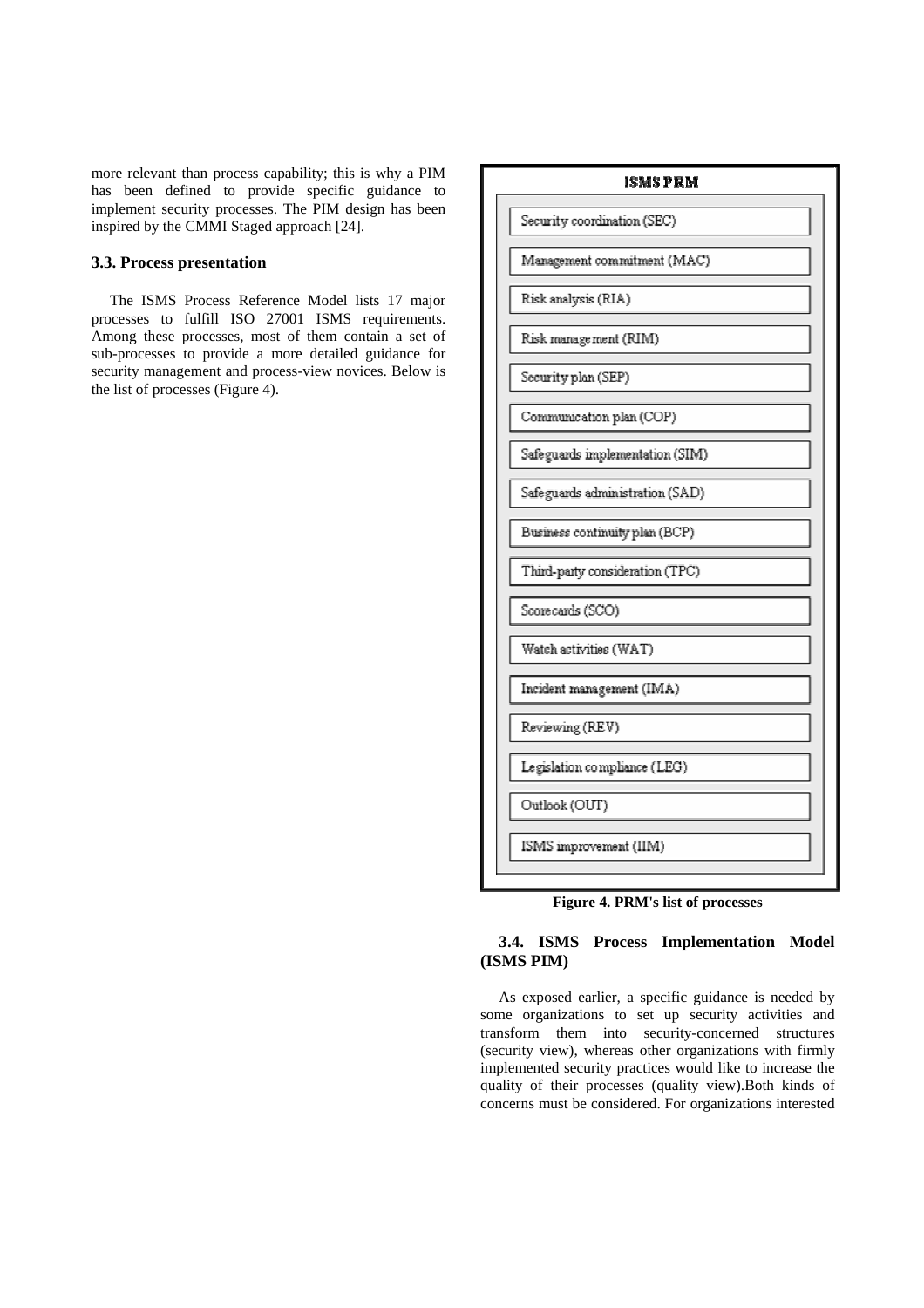in the quality view, a classic process capability view is the best solution through the use of the ISO 15504 measurement framework. For those interested in the security view, an implementation model was thought. So the progressive implementation of a security policy in the context of an ISMS also aims at improving the organizational maturity. (Figure 5).



### **Figure 5. Which approach to choose?**

This Process Implementation Model includes ten levels. Each of this level leads towards a complete accomplishment of an ISMS with the associated security policy. To reach one of these levels,, particular outcomes of the PRM's processes have to be performed (like the ISO 15504 level 1). When every particular outcome of a selected level has been met, the level is cleared and the organization could assess or implement the next one This philosophy has to remain simple because an assessment of the security practices could be conducted by both ISO15504-untrained security specialists and securityuntrained ISO 15504 specialists, depending on which view (quality or security) the assessment is sponsored.

Below is a short presentation of the tenimplementation levels (Figure 6).



**Figure 6. The pyramid of levels** 

#### $\bullet$  0

Nothing is performed

♦ Mandatory

At this primary level, legal and regulatory requirements are met. Sufficient resources are also allocated for the security program.

**Ignition** 

First safeguards appear and represent the result of a highlevel and informal thinking process.

♦ Management support

Management support is clearly established in the project. Senior management takes part in the decisional and reviewing process.

Communication handling

Awareness, documentation management and interorganization communication channels are set up to provide information to anyone concerned with ISS.

♦ Formal analysis

A detailed risk analysis is performed at this level, ensuring thoughtful decisions to be made.

Verification

Specific practices take care that safeguards are correctly implemented and functional.

♦ Business protection

This level deals with business continuity. Incidents (especially the most critical ones) are managed.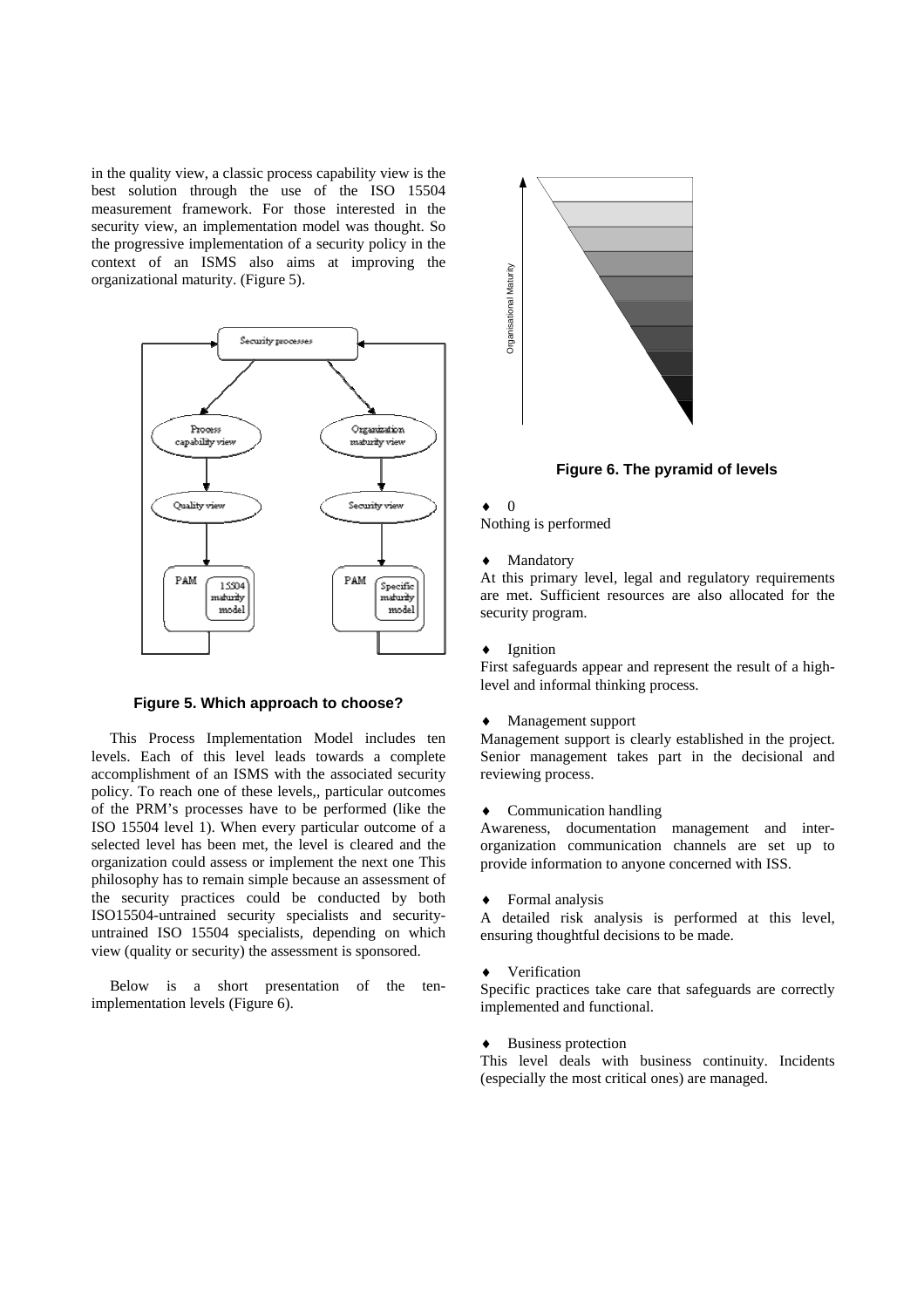#### ♦ Follow-up

At this level, the organization has feedback on the security program efficiency and about ISS field in general.

### ♦ ISMS

The "We've done it!" level. A complete ISMS is established. All processes are performed.

# **4. Opportunities**

### **4.1. The security policy**

A whole set of documentation has also to be developed and maintained as suggested by the ISO 27001 to support the ISMS. As presented above, the security policy is intended to be the fundamental document when deploying a security concept within an organization. Generic models exist to help the security policy writer but 99% of them focus on safeguards and not on activities.

With a process-centered approach, the security policy needs to be written in a process-oriented way. The key idea is to enhance the role of the document and make it the heart of the ISMS, like the quality manual for a QMS (Figure 7). Each PRM selected process has to be described in terms of "What", and completed in terms of "How" in order to address everyone, specialists or beginners in process approach and information security. The description of a security process in terms of purpose and outcomes, as defined in the ISO 15504, associated with a schedule, a financial statement and a process manager, can solve the "What" matter which particularly concerns managers and process specialists. The description of the technical and organizational procedures related to a process deals with the "How" matter to supply everyday users with clear information on how to act accordingly to the process. Only critical data have not to be included in the security policy, which raises up the topic of the security of the security policy, a fascinating one but no further discussed in this article.

#### **4.2. Legal aspects and assurance**

Another important issue in information security that addresses security managers is assurance. Towards legal aspects an organization has an obligation of means, and not of results, and therefore must demonstrate that everything reasonably possible has been performed to protect IT infrastructure and data. This is especially true when a determined organization was the relay, even unconsciously, of a cyber-attack. In some countries, like in Luxembourg, the organization could suffer from a harder sentence than the attacker himself! [26] In very ISS-concerned organization, an assurance argument is designed to prevent such consequences by making an inventory of all the security measures taken and provide it to forensics. Consequently, the security policy with all the security processes represents the assurance argument itself because it shows exactly what activities are performed or, at least, planned, by the organization to protect its information system (Figure 7).

### **4.3. Education**

The set of security processes developed provides content for training in the field of ISS inside organizations. Beyond the ISO 27001 requirements, these processes represent an overview of activities required by ISS. The OECD Guidelines for the Security of Information Systems and Networks: "Towards a Culture of Security" [25] underlines this need for a greater awareness and understanding of security issues and practices to develop a common background among citizens, particularly ICT practitioners (Figure 7).

# **4.4. Benchmarking and standardization**

The ISS assessment opportunities offered by the PRM enable the measurement of security capability. This measurement leads to benchmark entities for statistics purposes. These results could enable to fine tune security awareness campaigns and to define a strategy to remediate globally-observed security-flaws (Figure 7).

### **4.5. Assessment/certification**

The assessment opportunity offered by the reference framework presented above represents an effective mean to prepare a BS 7799-2 certification (or the next to be released ISO 27001 one). Regarding standardization, the 27000th series is dedicated to ISMS-related documents. In this series, additional standards will soon appear on ISMS guidance, auditing, reviewing and metrics as defined by the ISO JTC1/SC27 roadmap. Some ideas presented in the ISMS PRM and the Process Implementation Model are going to be submitted to the SC27 working groups considering the PRM offers an auxiliary guidance for the use of the ISO 27001 standard. Luxembourg currently appraises the possibility to certify people like consultants or organizations according to this future reference framework (Figure 7).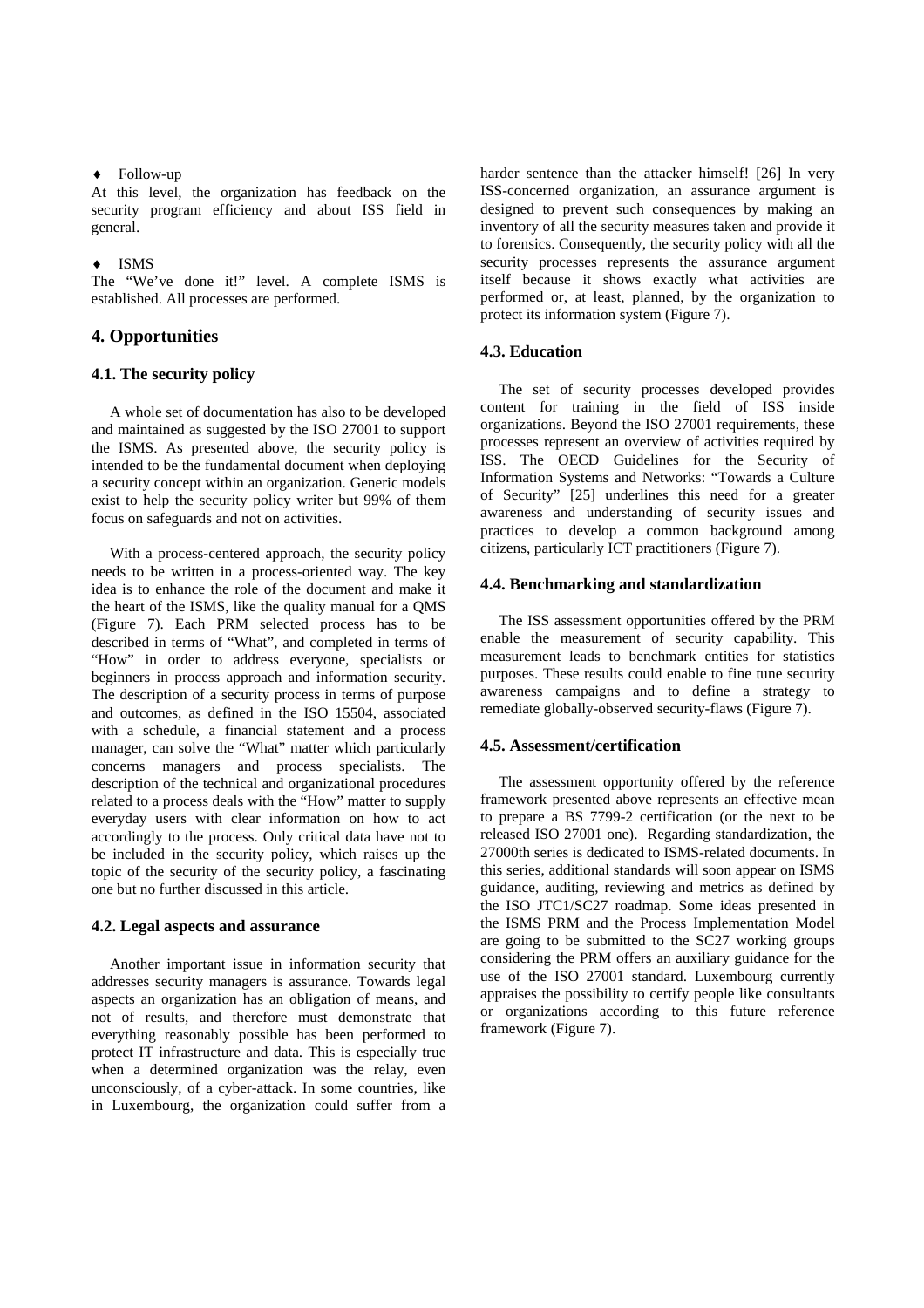

**Figure 7. Security that helps everyone** 

### **4.6. Validation of the model**

These ISMS PRM and PIM approaches are going to be validated through experimentation in multiple organizations. Another project of the CRP Henri Tudor (Secure- PME) is specifically dedicated to this task and to raise security practices awareness into organizations.

# **5. Conclusion**

Security and quality are related fields. Security can be considered as a component of a quality approach, and quality as part of the risk managing framework to ensure business success, depending on the organization culture. As seen above, the quality tools can be advantageously used in ISS because they bring security activities and processes into the global organization governance. However, to be successful, awareness and training are top priorities to change people habits and win against change resistance. Moreover, quality and security have to be considered as success-enablers and no longer as costcentres.

# **6. References**

[1] Ministry of Economics and Foreign Trade of Luxembourg, Cyberworld AwarenesS and Enhancement structure, http://www.cases.lu

[2] Public Research Centre Henri Tudor, http://www.tudor.lu

[3] R2SIC, « Recherche pour la Sécurité des Systèmes d'Information et de la Communication », Research Project, description available at:

http://www.cases.public.lu/publications/recherche/r2sic/index.ht ml

[4] Humbert J-P., "Cybercriminality Worlds and the Social Image of the Hacker", PhD Thesis, University Paul Verlaine of Metz , France, 2004-2007

[5] Barafort B., Di Renzo B., Merlan O., Benefits resulting from the combined use of ISO/IEC 15504 with the Information Technology Infrastructure Library (ITIL), Proceedings of the International Conference PROFES'2002, Rovaniemi, Finland, 2002

[6] B. Barafort, B. Di Renzo, V. Lejeune, J-M. Simon, ITIL Based Service Management measurement and ISO/IEC 15504 process assessment : a win – win opportunity, Proceedings of the 5<sup>th</sup> International SPICE Conference on Process Assessment and Improvement, 2005

[7] ISO, ISO 15504-1: Information technology - Process assessment - Part 1: Concepts and vocabulary, 2004

[8] ISO, ISO 15504-2: Information technology - Process assessment - Part 2: Performing an assessment, 2003

[9] ISO, ISO 15504-3: Information technology - Process assessment - Part 3: Guidance on performing an assessment, 2004

[10] ISO, ISO 15504-4: Information technology - Process assessment - Part 4: Guidance on use for process improvement and process capability determination, 2004

[11] ISO, FDIS 15504-5: Information technology - Software Process Assessment - Part 5: An exemplar process assessment model, 2005

[12] Hoyt Douglas B., Bosworth S., Kabay M. E., Computer Security Handbook, John Wiley & Sons, 2002

[13] Direction Centrale de la Sécurité des Systèmes d'Information, Expression des Besoins et Identification des Objectifs de Sécurité (EBIOS) version 3, available at : http://www.ssi.gouv.fr/fr/confiance/ebiospresentation.html, 2004

[14] Carnegie Mellon University, Operationally Critical Threat Asset and Vulnerability Evaluation (OCTAVE), available at: http://www.cert.org/octave/, 2001